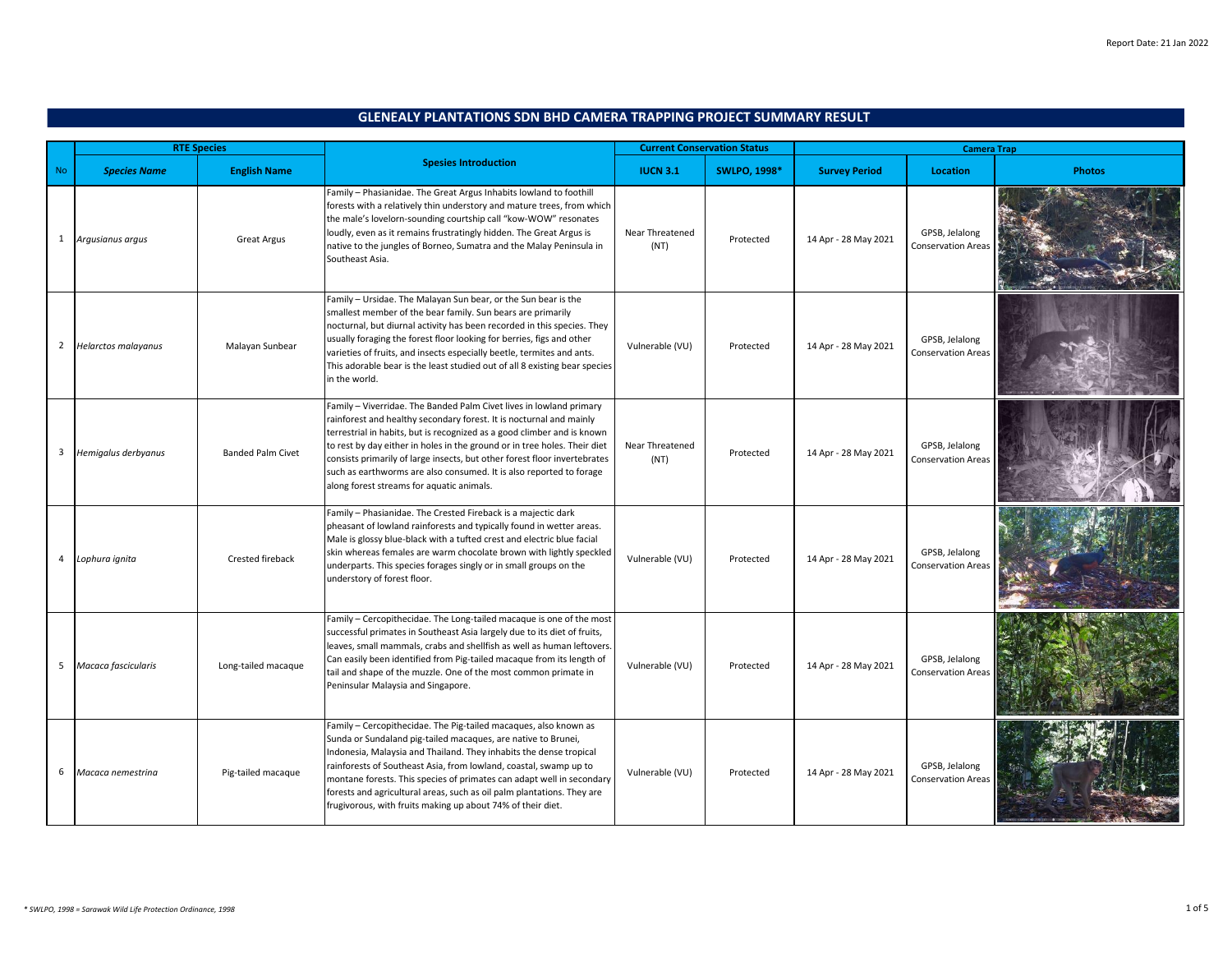|           |                        | <b>RTE Species</b>     |                                                                                                                                                                                                                                                                                                                                                                                                                                                                                                                      |                         | <b>Current Conservation Status</b> |                       |                                             | <b>Camera Trap</b> |  |  |
|-----------|------------------------|------------------------|----------------------------------------------------------------------------------------------------------------------------------------------------------------------------------------------------------------------------------------------------------------------------------------------------------------------------------------------------------------------------------------------------------------------------------------------------------------------------------------------------------------------|-------------------------|------------------------------------|-----------------------|---------------------------------------------|--------------------|--|--|
| <b>No</b> | <b>Species Name</b>    | <b>English Name</b>    | <b>Spesies Introduction</b>                                                                                                                                                                                                                                                                                                                                                                                                                                                                                          | <b>IUCN 3.1</b>         | <b>SWLPO, 1998*</b>                | <b>Survey Period</b>  | <b>Location</b>                             | <b>Photos</b>      |  |  |
| 7         | Muntiacus atherodes    | Bornean yellow muntjac | Family - Cervidae. The Bornean Yellow Muntjac is endemic to the<br>island of Borneo. It is one of 12 species of muntjac that occur in<br>Southeast Asia. It is mainly active during daytime and their diet<br>consists of fallen fruits and seeds, grasses and young leaves. Very<br>widespread in lowland and coastal area.                                                                                                                                                                                         | Near Threatened<br>(NT) | Not Protected                      | 14 Apr - 28 May 2021  | GPSB, Jelalong<br><b>Conservation Areas</b> |                    |  |  |
| 8         | Rusa unicolor          | Sambar Deer            | Family - Cervidae. The Sambar deer or locally called by Payau or Rusa,<br>is one of the ungulate species found in India, Sri Lanka, Nepal, Burma,<br>Indochina, Malaysia and Indonesia. This species once are very<br>common throughout its range but becomes scarce and only confined<br>mainly to primary and mature secondary forest due to heavily hunted<br>by human. This species frequently visiting natural saltlicks, particularly<br>adult males to promote growth of their antlers.                       | Vulnerable (VU)         | Not Protected                      | 14 Apr - 28 May 2021  | GPSB, Jelalong<br><b>Conservation Areas</b> |                    |  |  |
| 9         | <b>Sus barbatus</b>    | Bearded Pig            | Family - Suidae. The Bearded Pig, which is also known as The Bornean<br>Bearded Pig, can be found in Southeast Asia, ranging from Sumatra,<br>Borneo to Peninsular Malaysia. They can also be found in small island<br>of Sulu archipelago. This species can inhabits almost all types of<br>forests throughout its range. Their reproduction cycle can starts from<br>the age of 18 months.                                                                                                                         | Vulnerable (VU)         | Not Protected                      | 14 Apr - 28 May 2021  | GPSB, Jelalong<br><b>Conservation Areas</b> |                    |  |  |
|           | 10 Rollulus rouloul    | Roulroul               | Family - Phasianidae. This small partridge is a resident breeder in<br>lowland rainforests in south Burma, south Thailand, Malaysia,<br>Sumatra and Borneo. Its nest is a ground scrape lined with leaves,<br>which is concealed under a heap of leaf litter. The crested partridge is<br>usually seen singly or in pairs as it uses its feet to probe the forest<br>floor for fruit, seeds and invertebrates. When disturbed, it prefers to<br>run but if necessary it flies a short distance on its rounded wings. | Near Threatened<br>(NT) | Protected                          | 25 May - 09 July 2021 | GPSB, Jelalong<br><b>Conservation Areas</b> |                    |  |  |
|           | 11 Arctictis binturong | Binturong              | Family - Viverridae. Confined to primary forest throughout Borneo,<br>from peat-swamps to montane forests up to 1500m above sea level.<br>One of a few Bornean species with a muscled prehensile tail that can<br>be twistws around branches to aid tree climbing and feedings.<br>Binturongs are occasionally kept as native pets. This species is an<br>omnivorous animal and sometimes raid chicken coops                                                                                                         | Vulnerable (VU)         | Protected                          | 27 May - 03 Aug 2021  | GPSB. Jelalong<br><b>Conservation Areas</b> |                    |  |  |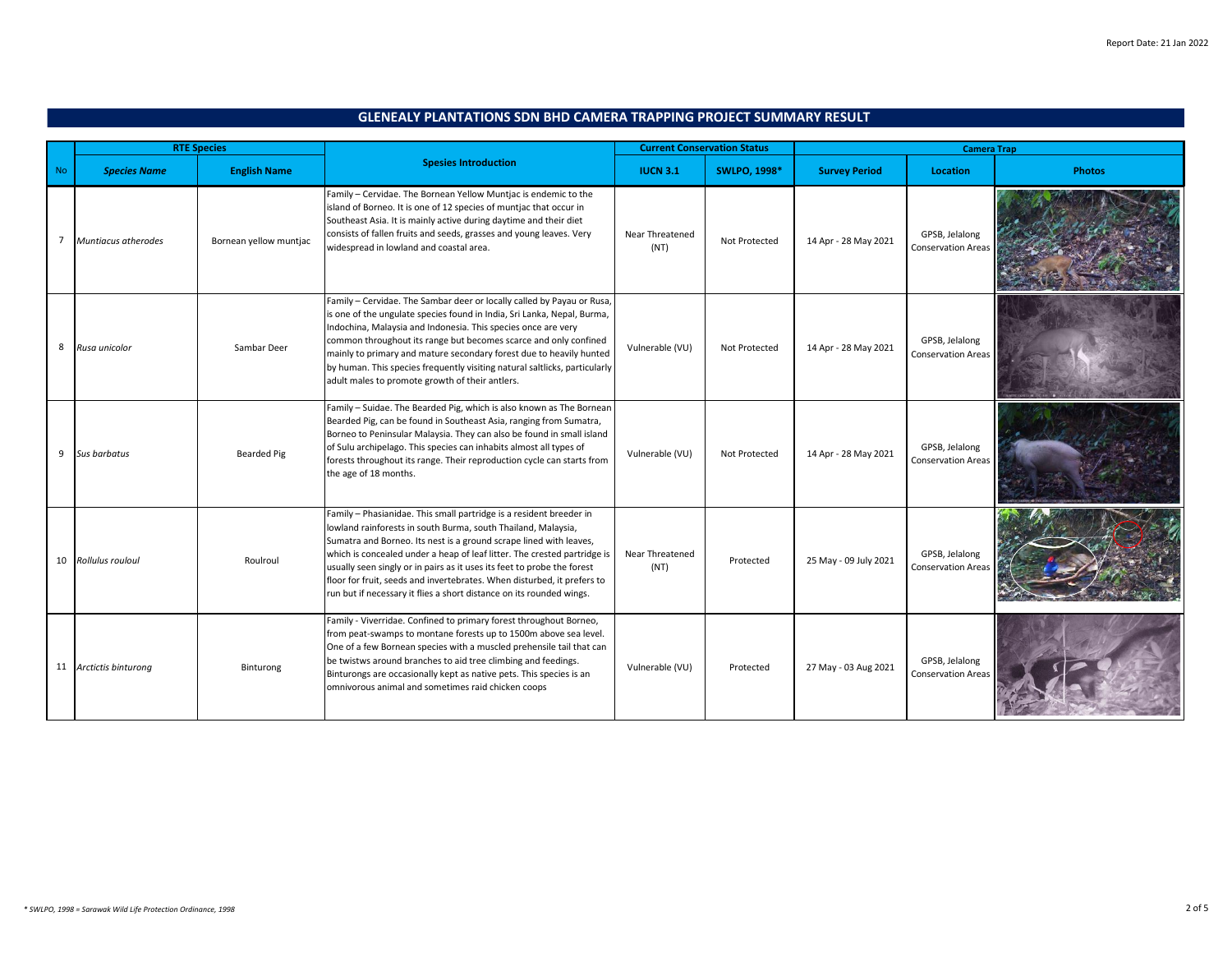|           |                       | <b>RTE Species</b>       |                                                                                                                                                                                                                                                                                                                                                                                                                                                                                                                                                                                                                                                                                             | <b>Current Conservation Status</b> |                     | <b>Camera Trap</b>    |                                             |               |
|-----------|-----------------------|--------------------------|---------------------------------------------------------------------------------------------------------------------------------------------------------------------------------------------------------------------------------------------------------------------------------------------------------------------------------------------------------------------------------------------------------------------------------------------------------------------------------------------------------------------------------------------------------------------------------------------------------------------------------------------------------------------------------------------|------------------------------------|---------------------|-----------------------|---------------------------------------------|---------------|
| <b>No</b> | <b>Species Name</b>   | <b>English Name</b>      | <b>Spesies Introduction</b>                                                                                                                                                                                                                                                                                                                                                                                                                                                                                                                                                                                                                                                                 | <b>IUCN 3.1</b>                    | <b>SWLPO, 1998*</b> | <b>Survey Period</b>  | <b>Location</b>                             | <b>Photos</b> |
| 12        | Carpococcyx radiatus  | Bornean Ground-Cuckoo    | Family - Cuculidae. Bornean Ground Cuckoo is endemic to the island<br>of Borneo. This cuckoo is widely regarded as scarce to very rare, but<br>has proved to be widespread and more common in several areas<br>(including secondary habitats and lower hill country). This species<br>clearly favours primary forest, probably preferring level areas near<br>rivers. It shows a clear preference for alluvial and swamp forest within<br>dry dipterocarp lowland forest below 500 m, over higher elevation,<br>slope or ridge forest. It inhabits the forest floor, feeding on<br>arthropods and fruit, and sometimes following army-ant swarms,<br>bearded pigs and sun bears.            | Near Threatened<br>(NT)            | Not Protected       | 27 May - 03 Aug 2021  | GPSB. Jelalong<br><b>Conservation Areas</b> |               |
|           | 13 Urva semitorquata  | <b>Collared Mongoose</b> | Family - Herpestidae. The Collared Mongoose is a broadly forest-<br>dependant species which occurs in lowlands and lower montane<br>habitats up to 1400 metres elevation. It can survive in degraded<br>forest, and occasionally peat swamp forest, but appears to be scarce<br>in agricultural areas. This is a terrestrial, mainly diurnal carnivore<br>which preys on small vertebrates and invertebrates. It is mainly<br>solitary in habits, however it is not uncommon for pairs (presumably<br>male-female pairs) to be recorded on trail cameras.                                                                                                                                   | Near Threatened<br>(NT)            | Protected           | 27 May - 03 Aug 2021  | GPSB, Jelalong<br><b>Conservation Areas</b> |               |
|           | 14 Urva brachyurus    | Short-tailed Mongoose    | Family - Herpestidae. The Short-tailed Mongoose (or Water<br>Mongoose) inhabits primary or mature secondary forest, but may<br>enter adjacent degraded forest, plantations (e.g. Acacia) or cultivated<br>areas. On mainland Southeast Asia it appears restricted to lowland<br>areas below ~100 metres in elevation, but in some parts of Borneo,<br>where it may be locally common, it can be found at higher elevations<br>of 1500 metres or more. he species is mainly active by day on the<br>forest floor, where it searches for a range of prey items including<br>small vertebrates and arthropods such as crabs, spiders, insects etc. It<br>s solitary in habits and territorial. | Near Threatened<br>(NT)            | Protected           | 05 Aug - 21 Sept 2021 | GPSB, Jelalong<br><b>Conservation Area</b>  |               |
| 15        | Caprimulgus concretus | Bonaparte's Nightjar     | Family - Caprimulgidae. Bonaparte's Nightjar (Caprimulgus concretus),<br>also known as the Sunda Nightjar, is a species of nightjar in the<br>Caprimulgidae family. It is found in Brunei, Indonesia, and Malaysia.<br>Its natural habitat is subtropical or tropical moist lowland forests. It is<br>threatened by habitat loss. This species qualifies as Vulnerable<br>because it is restricted to low-lying forest in a region where this<br>habitat-type is being cleared and degraded at such a catastrophic rate<br>that rapid and continuing population declines are suspected.                                                                                                     | Vulnerable (VU)                    | Not Protected       | 26 Jul - 13 Sept 2021 | GPSB, Jelalong<br><b>Conservation Areas</b> |               |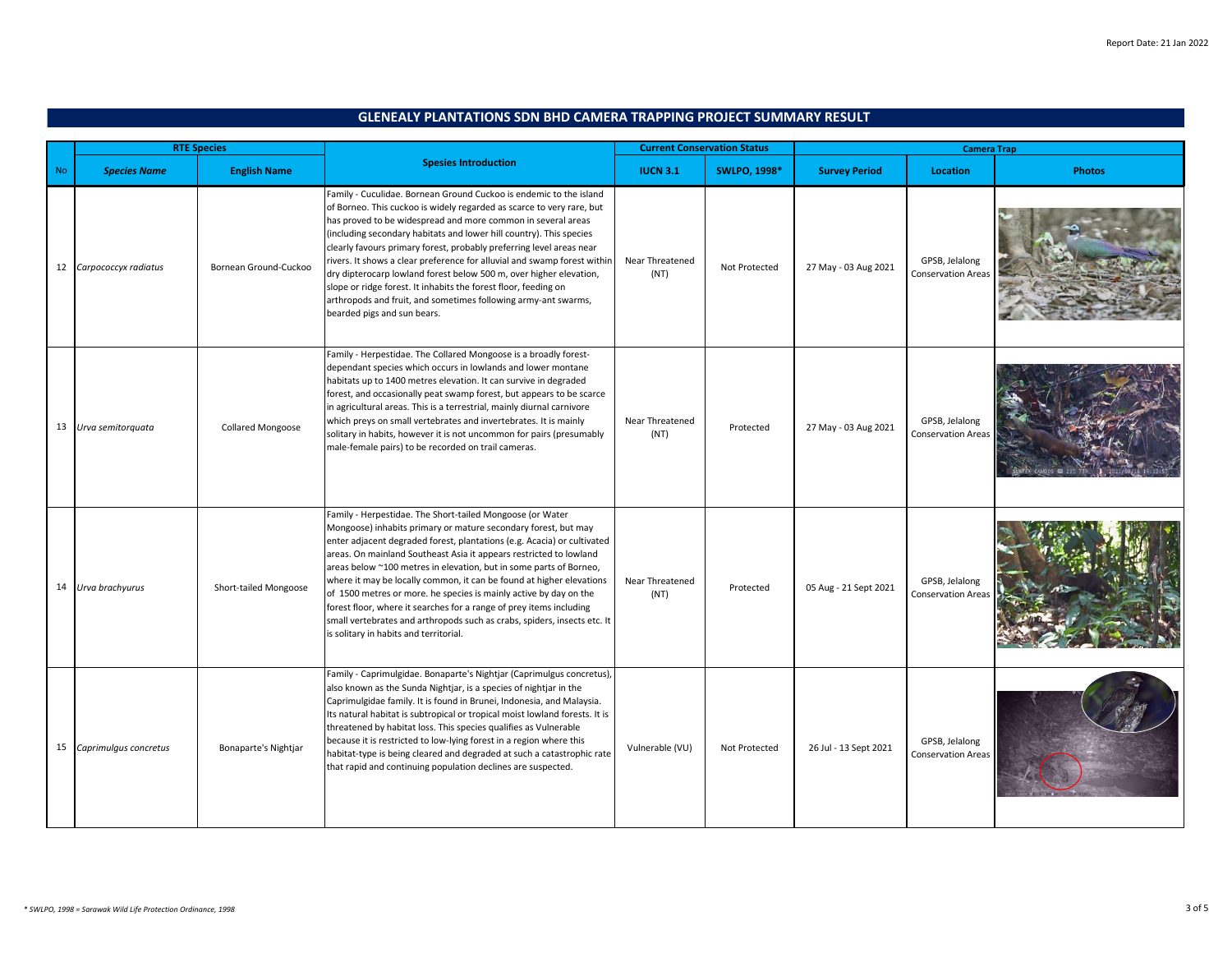|           | <b>RTE Species</b>       |                               |                                                                                                                                                                                                                                                                                                                                                                                                                                                                                                                                                                                                                                                                                                            | <b>Current Conservation Status</b> |                          | <b>Camera Trap</b>    |                                             |               |
|-----------|--------------------------|-------------------------------|------------------------------------------------------------------------------------------------------------------------------------------------------------------------------------------------------------------------------------------------------------------------------------------------------------------------------------------------------------------------------------------------------------------------------------------------------------------------------------------------------------------------------------------------------------------------------------------------------------------------------------------------------------------------------------------------------------|------------------------------------|--------------------------|-----------------------|---------------------------------------------|---------------|
| <b>No</b> | <b>Species Name</b>      | <b>English Name</b>           | <b>Spesies Introduction</b>                                                                                                                                                                                                                                                                                                                                                                                                                                                                                                                                                                                                                                                                                | <b>IUCN 3.1</b>                    | <b>SWLPO, 1998*</b>      | <b>Survey Period</b>  | <b>Location</b>                             | <b>Photos</b> |
|           | 16 Cynogale bennettii    | Otter-civet                   | Family - Viverridae. This highly elusive and unusual civet mainly<br>inhabits riverine and lowland swamp forest, but has also been locally<br>documented in lowland dipterocarp forest. In Borneo is has been<br>found up to 1370 metres elevation. It is fully nocturnal, arboreal and<br>semi-aquatic. It is known to feed on aquatic animals, but little else is<br>known of its ecology. Its diet including fish, crabs, freshwater<br>molluscs, small mammals and birds. This rarely encountered species is<br>considered to be endangered. It ranges from southern Thailand and<br>Peninsular Malaysia to Sumatra and Borneo.                                                                        | Endangered (EN)                    | Protected                | 05 Aug - 21 Sept 2021 | GPSB, Jelalong<br>Conservation Areas        |               |
| 17        | Rheithrosciurus macrotis | <b>Tufted Ground Squirrel</b> | Family - Sciuridae. ew scientists have ever seen the rare tufted ground<br>squirrel (Rheithrosciurus macrotis), which hides in the hilly forests of<br>Borneo, but it is an odd beast. It's twice the size of most tree squirrels,<br>and it reputedly has a taste for blood. Now, motion-controlled<br>cameras have revealed another curious fact. The 35-centimeter-long<br>rodent has the bushiest tail of any mammal compared with its body<br>size. The species is known to live only on hillsides in lowland primary<br>forest on the island of Borneo, at altitudes of under 1,100 metres<br>(3,600 ft). It has occasionally been seen in orchards and secondary<br>forests but sightings are rare. | Vulnerable (VU)                    | <b>Totally Protected</b> | 05 Aug - 21 Sept 2021 | GPSB, Jelalong<br><b>Conservation Areas</b> |               |
|           | 18 Accipiter gularis     | Japanese Sparrowhawk          | Family - Acciptridae. Typical Accipiter hawk. Adult slaty gray above<br>and finely barred with brownish orange below. Smaller and more<br>compact-looking than Eurasian Sparrowhawk. Soaring adults can be<br>distinguished from Chinese Sparrowhawk by the lack of dark wingtips<br>and striped (instead of solidly pale) underwings. In all plumages,<br>heavily marked underwing coverts distinguish this species from<br>Chinese Sparrowhawk. Breeds in a variety of forested hill and lowland<br>habitats; wintering birds can also be found in more open habitats,<br>such as forest edge and fields.                                                                                                | Least Concern (LC)                 | Protected                | 26 Jul - 13 Sept 2021 | GPSB, Jelalong<br>Conservation Area:        |               |
|           | 19 Martes flavigula      | Yellow-throated Marten        | Family - Mustelidae. The Yellow-throated Marten is a medium-sized<br>carnivore, closely related to the weasel and otter. In Southeast Asia<br>the species occurs in primary and secondary lowland and montane<br>forests up to 3000m. It will explore beyond the forest edge in search<br>of food, sometimes entering the gardens of forest-edge dwellings.<br>This mainly diurnal species is both terrestrial and arboreal in habits.<br>ts diet is wide-ranging and includes a variety of small vertebrate prey,<br>such as squirrels and reptiles, as well as insects, fruits and berries.                                                                                                              | Least Concern (LC)                 | Protected                | 1 July - 31 July 2021 | GPSB, Jelalong<br><b>Conservation Areas</b> |               |